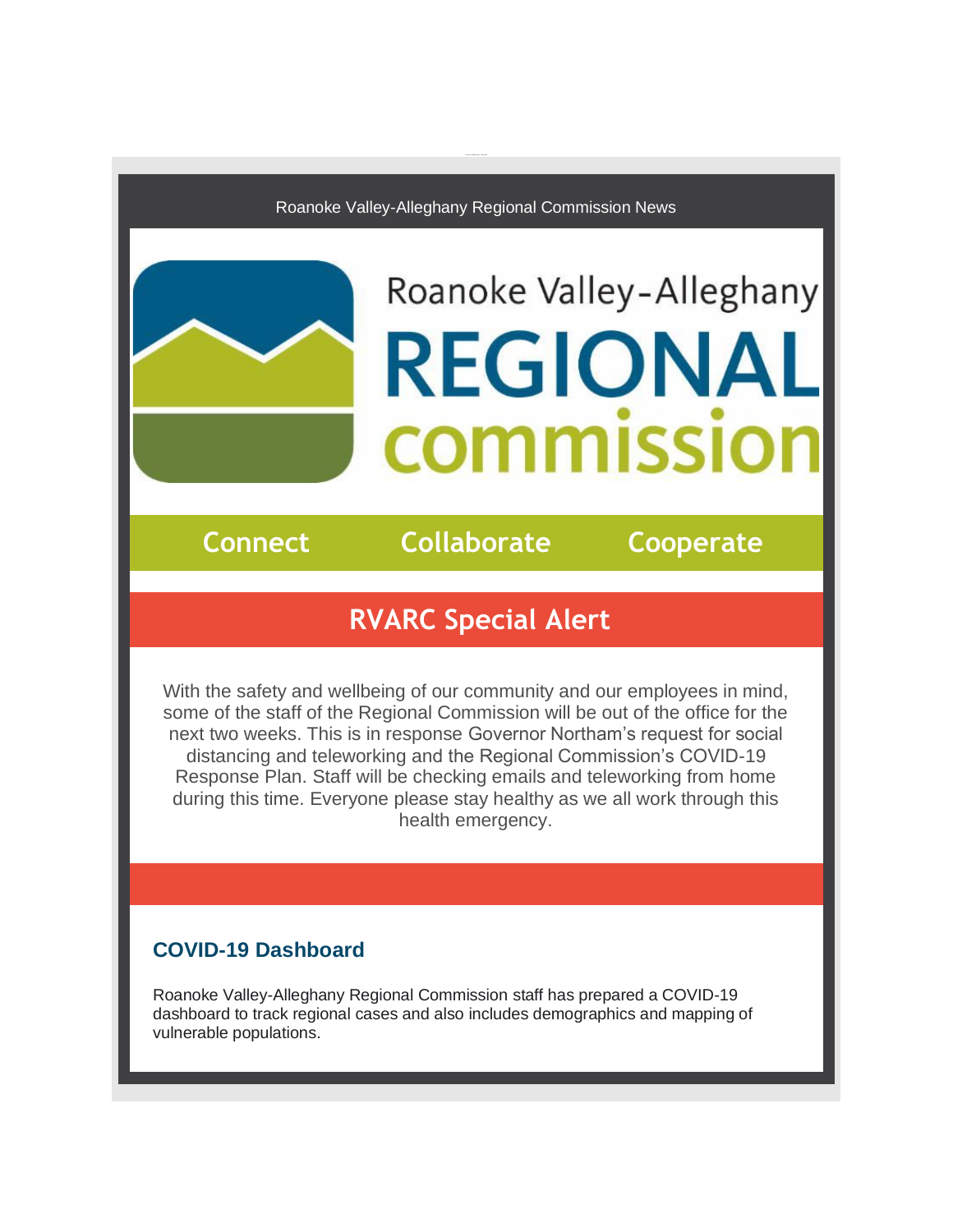

Included in the dashboard are unemployment claims, nursing home locations, and zip code COVID-19 data. COVID-19 cases and deaths are updated hourly from Johns

Image captured 6/30/2020 at 8:00am

#### **VDOT and DRPT Seek Commuter Input Through Statewide Survey**

The Virginia Department of Transportation (VDOT), in partnership with the Department of Rail and Public Transportation (DRPT), has launched the Virginia Commuter Survey, a statewide effort to gauge COVID-19 impacts to commuting around the Commonwealth. Anyone that works or lives in Virginia is invited to participate.

This is the first in a series of surveys planned over the next several months.



The data will be collected and analyzed by state agencies to assess and determine modifications to transit needs and infrastructure.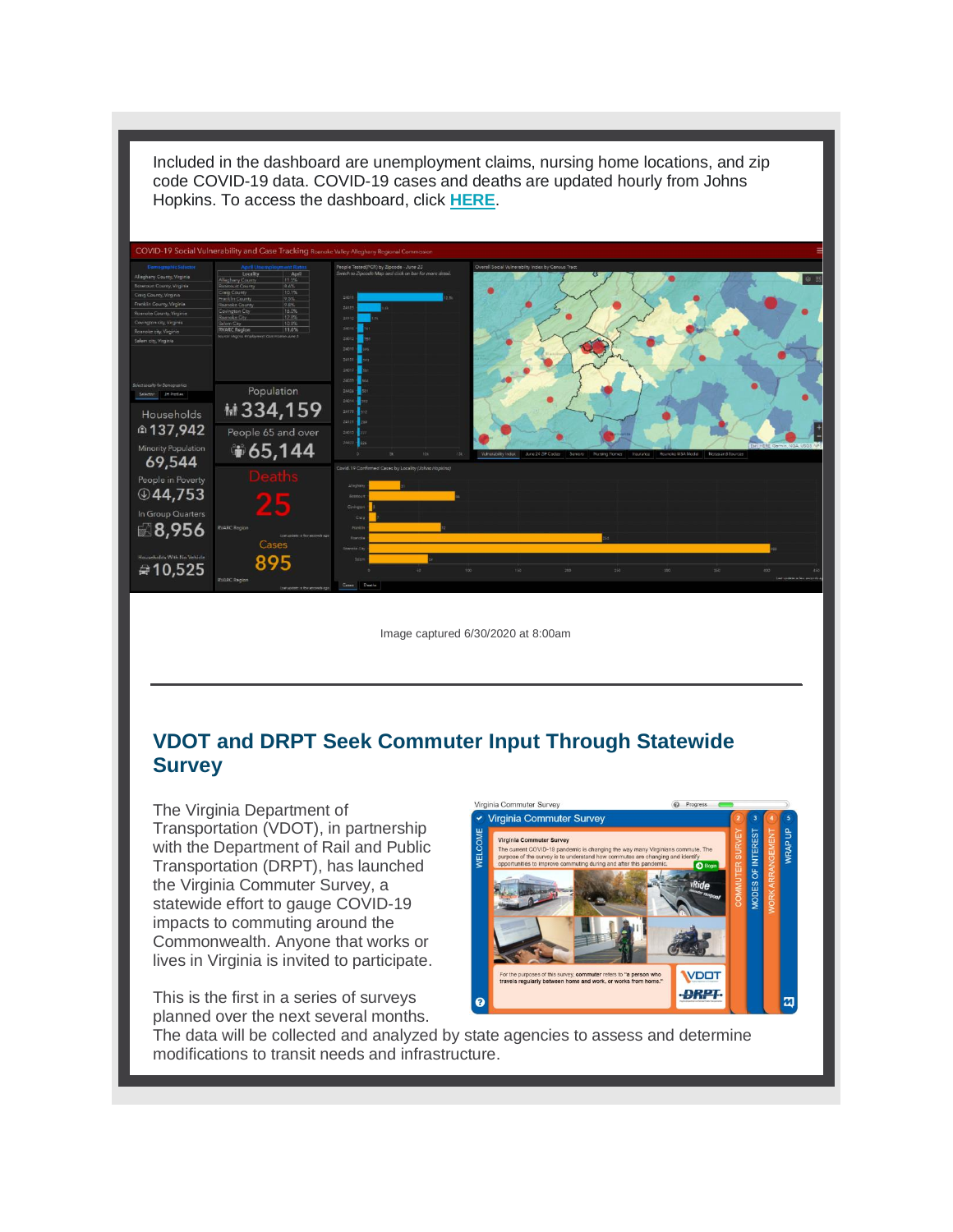The survey will be fielded for at least two weeks and can be accessed here: [https://VAcommuter.metroquest.com](http://r20.rs6.net/tn.jsp?f=0012i4MJSzDBykPLViLo2WyukR-5nkbUUhFa8tn5E77mLTBNZ1rg-P_hB0slJePmaPDPwRqJv5h-G1BuJBxziXILE40Tg-SyAMtUwrwKZb85-U9LDpooHd5hbvEsplbBGJovtn2uX8sHwIppOuXfUMbjvpMZfQMGeN0&c=sfe681TUrHL0pSV_JdUNnpgswBeY-DtcCqWHZZKlOhfJx0xOYFgXLQ==&ch=tXhxKgcx32pe-b9xwssyiO1ney2j2N9ee4MccGzKPenBMPQBFBmk0Q==)

Survey results will help the state better understand how commuting practices have changed and support ways to identify short- and long-term opportunities and improvements during and after the COVID-19 pandemic.

#### **RVTPO Elects New Officers**



Janet Scheid, the current Chair of the Roanoke Valley Transportation Planning Organization (RVTPO) did not run for reelection in the Town Vinton and therefore will no longer serve on the TPO Policy Board. Ms. Scheid had one more year remaining as Chair.

During its May meeting, the Policy Board elected two new officers to fill Ms. Scheid's remaining term which ends September 2021. Mr. Billy Martin (Botetourt County representative) was elected to serve as Chair and Mr. Phil North (Roanoke County representative) to serve as Vice Chair.

#### **Funding Opportunity: Chesapeake Bay Restoration Fund**



Applications are now being accepted for Chesapeake Bay Restoration Fund (CBRF) 2021 projects. Funding is available for state agencies, local governments, and tax-exempt nonprofit organizations who are involved with Chesapeake Bay restoration efforts. Funding will be awarded to projects that promote the Environmental Education Priorities and the Conservation and

Restoration Priorities identified by the CBRF Advisory Committee.

**Applications are due by 5 PM on September 25th, 2020**. To find out more about the opportunity, visit the [CBRF webpage.](http://r20.rs6.net/tn.jsp?f=0012i4MJSzDBykPLViLo2WyukR-5nkbUUhFa8tn5E77mLTBNZ1rg-P_hB0slJePmaPDmdMW8-m0BzDJZjeyiGwFzMw4tf2Lc-tgVUHm4tB22TlRKnZtaNTl2w_qLuFhVF9LzAH4e2fW-rk=&c=sfe681TUrHL0pSV_JdUNnpgswBeY-DtcCqWHZZKlOhfJx0xOYFgXLQ==&ch=tXhxKgcx32pe-b9xwssyiO1ney2j2N9ee4MccGzKPenBMPQBFBmk0Q==) If you have any questions, please contact Gabriel Irigaray [\(girigaray@rvarc.org\)](mailto:girigaray@rvarc.org).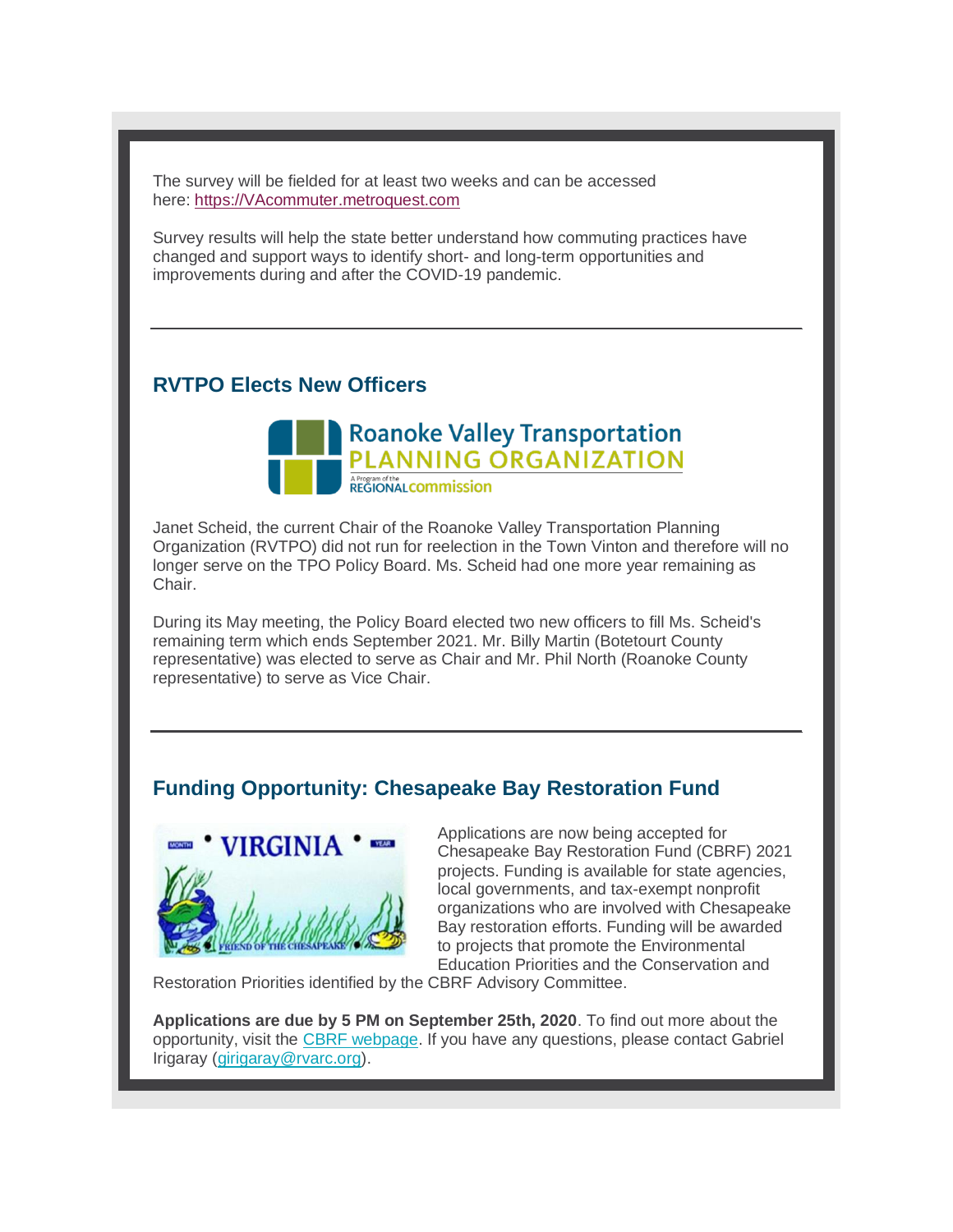#### **Roanoke Valley Transportation Planning Organization Approves Surface Transportation Block Grant Funding**

On June 25, the Roanoke Valley Transportation Planning Organization approved Surface Transportation Block Grant (STBG) funding for the following projects. For projects listed in bold, it is hopeful that the remaining funds needed to construct the project will be secured through the VA SMART SCALE program; scoring results will be available in early 2021.

| Project                                                                | Amount      |
|------------------------------------------------------------------------|-------------|
|                                                                        |             |
| New Downtown Transit Transfer Center - Real-Time Transit Passenger     | \$400,000   |
| Information (RTPI) Project (Equipment purchase)                        |             |
| Route 220 Superstreet and Access Management                            | \$3,000,000 |
| Orange Market Park and Ride/Parking Lot Improvements (Construction)    | \$343,573   |
| Route 419 Streetscape Improvements, Phase 2 (Starkey Rd. to Ogden Rd.) | \$4,347,150 |
| Roanoke River Greenway - East (Preliminary Engineering only)           | \$835,000   |
| Aviation Drive/Valley View Blvd. Pedestrian Improvements               | \$1,250,000 |
| Valleypointe Parkway Realignment                                       | \$2,500,000 |
| Gus Nicks Boulevard Pedestrian/Bicycle Crossing (Construction)         | \$169,650   |
| Greenway Connection - Riverland Road (Construction)                    | \$1,198,410 |
| Oak Grove Streetscape Improvements - Crosswalk (Construction)          | \$136,748   |
| Route 460 (Orange Ave) Improvements near Blue Hills Drive              | \$676,720   |
| Route 460 (Orange Ave) Improvements at King Street                     | \$550,280   |
| Route 460 at West Ruritan Road Intersection Improvements               | \$785,549   |
| Route 460 Intersections from Carson Road to Huntridge Road             | \$427,803   |
| Route 460 and Alternate Route 220 Intersection Improvements            | \$2,544,860 |

For more information, contact Cristina Finch at [cfinch@rvarc.org.](mailto:cfinch@rvarc.org)

#### **2020 Comprehensive Economic Development Strategy**

The Roanoke Valley-Alleghany Regional Commission adopted the 2020 Comprehensive Economic Development Strategy at its June 25th Board meeting. The CEDS can be downloaded at [https://rvarc.org/CEDS](http://r20.rs6.net/tn.jsp?f=0012i4MJSzDBykPLViLo2WyukR-5nkbUUhFa8tn5E77mLTBNZ1rg-P_hB0slJePmaPDoB2kbsulYcIHFGdbmwqlE2ffHp2rxWKtneBAOrOvqmQTeTrvvKClFs7jqZU62J5kwM2depJ9Ls0=&c=sfe681TUrHL0pSV_JdUNnpgswBeY-DtcCqWHZZKlOhfJx0xOYFgXLQ==&ch=tXhxKgcx32pe-b9xwssyiO1ney2j2N9ee4MccGzKPenBMPQBFBmk0Q==)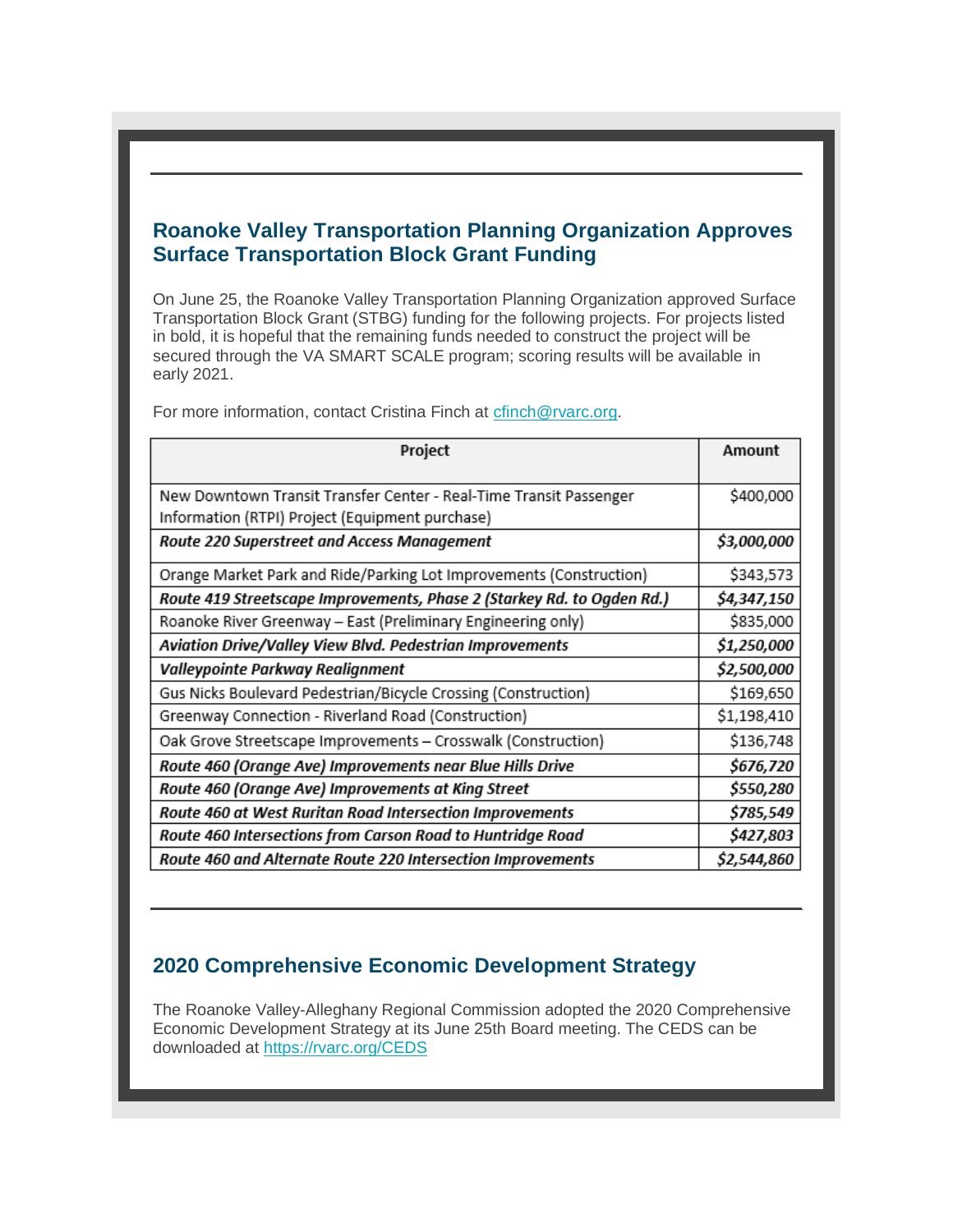



#### **RVTPO Policy Board Approves FY2021-2024 Transportation Improvement Plan**

On June 25, the RVTPO Policy Board approved the Fiscal Year 2021-2024 Transportation Improvement Program (TIP). The TIP includes the RVTPO's investment priorities to carry out the Constrained Long-Range Multimodal Transportation Plan and make progress toward achieving the adopted performance measure targets regarding safety, pavement and bridges, highway system performance, and transit asset management. The TIP includes a list of all transportation projects receiving federal funds in the Roanoke Urbanized Area for federal fiscal years 2021, 2022, 2023 and 2024.

Highlights of the FY 21-24 TIP include:

- Grouped/ungrouped projects to be implemented in FY21-24 and an explanation of that distinction
- Project status as of March 2020 for all grouped and ungrouped projects
- RVTPO's TIP amendment/adjustment process
- RVTPO's Surface Transportation Block Grant and Transportation Alternatives funding processes with related documents in appendices
- SMART SCALE projects with no federal funding in the Other Projects category
- Public input survey results and RVTPO response in the appendix

For more information, the TIP can be accessed on the [RVTPO website.](http://r20.rs6.net/tn.jsp?f=0012i4MJSzDBykPLViLo2WyukR-5nkbUUhFa8tn5E77mLTBNZ1rg-P_hB0slJePmaPDfmj27QuzkQLjz5M3ASvFehpSLLBvKh1R1yMQqeqnBJKdIIMcMQ78-uCxCatCI9wqiUoAbSfAqunpd2JOH1LRMSb2n9c9jTHCUsNsBE20DjH1thci_3FBX9NSzPpx02Vm4Bwh-JKtKbE=&c=sfe681TUrHL0pSV_JdUNnpgswBeY-DtcCqWHZZKlOhfJx0xOYFgXLQ==&ch=tXhxKgcx32pe-b9xwssyiO1ney2j2N9ee4MccGzKPenBMPQBFBmk0Q==)

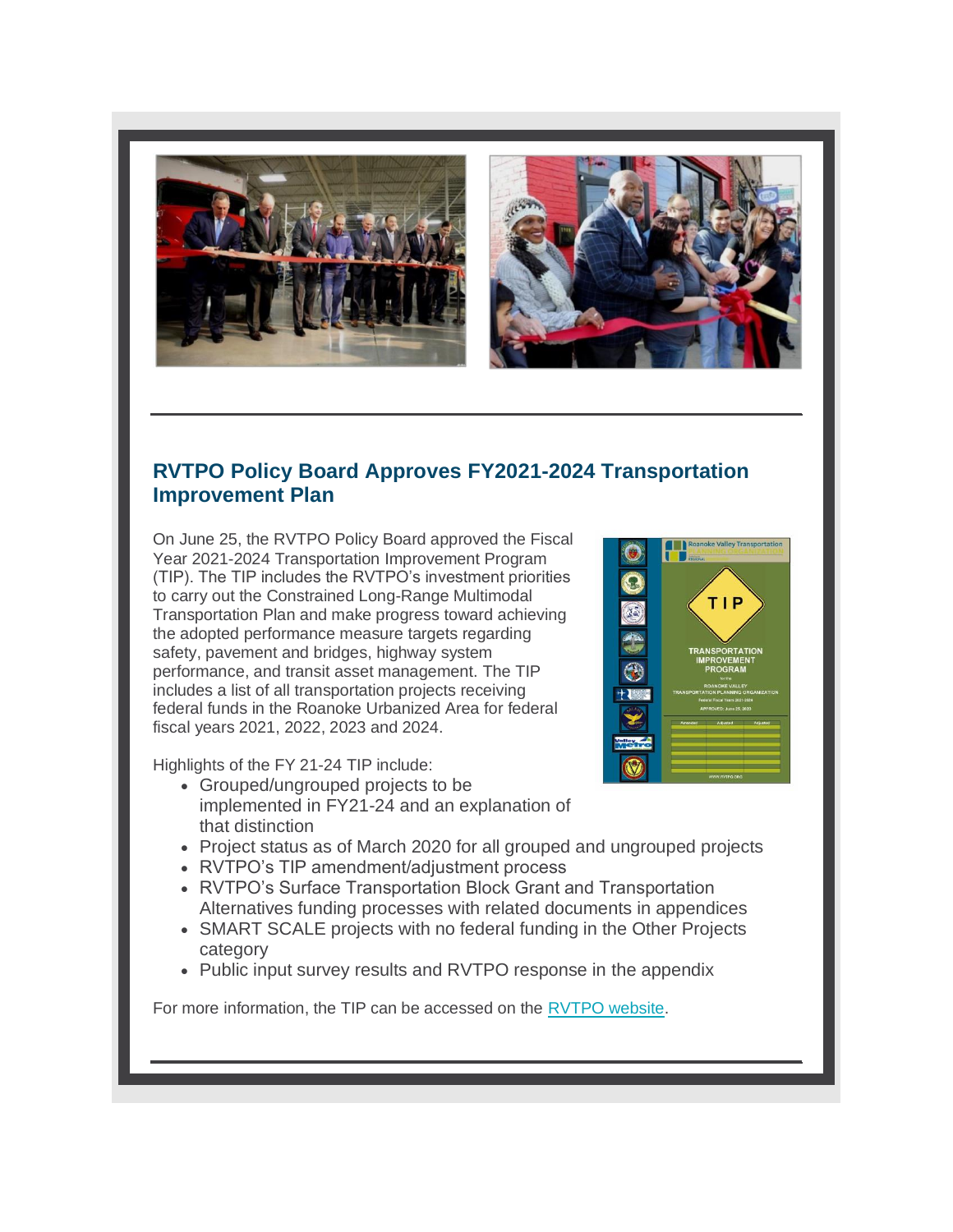**The 2020 Census is happening now. You can respond online, by phone, or by mail.**



## **Why is a Complete Census Count Important?**

- In 2016, Virginia received \$17,766,199,831 through 55 federal spending programs as a result of data collected from the 2010 Census
- \$4,553,022,000 was given to the Medical Assistance Program (Medicaid)
- \$1,169,412,644 was given to the Supplemental Nutrition Assistance Program (SNAP)
- \$1,024,381,647 was given to Highway Planning and Construction
- Over 1 million children under the age of five weren't counted in the 2010 Census
- Virginia was in the the top 10 states that had the highest number of undercounted children in the 2010 Census
- Children of color were missed twice as often in the 2010 Census as white children
- In Virginia, nearly a quarter of all children under five live in Northern Virginia, and the majority of those children are children of color
- Virginia, Arizona and Oregon are estimated to be frontrunners for an additional seat in the U.S. House
	- of Representatives if their population growth is on the high end of estimates
- Census data will determine the placement, advancement, and funding for universities, medical facilities, nonprofit organizations, research facilities, and emergency resources.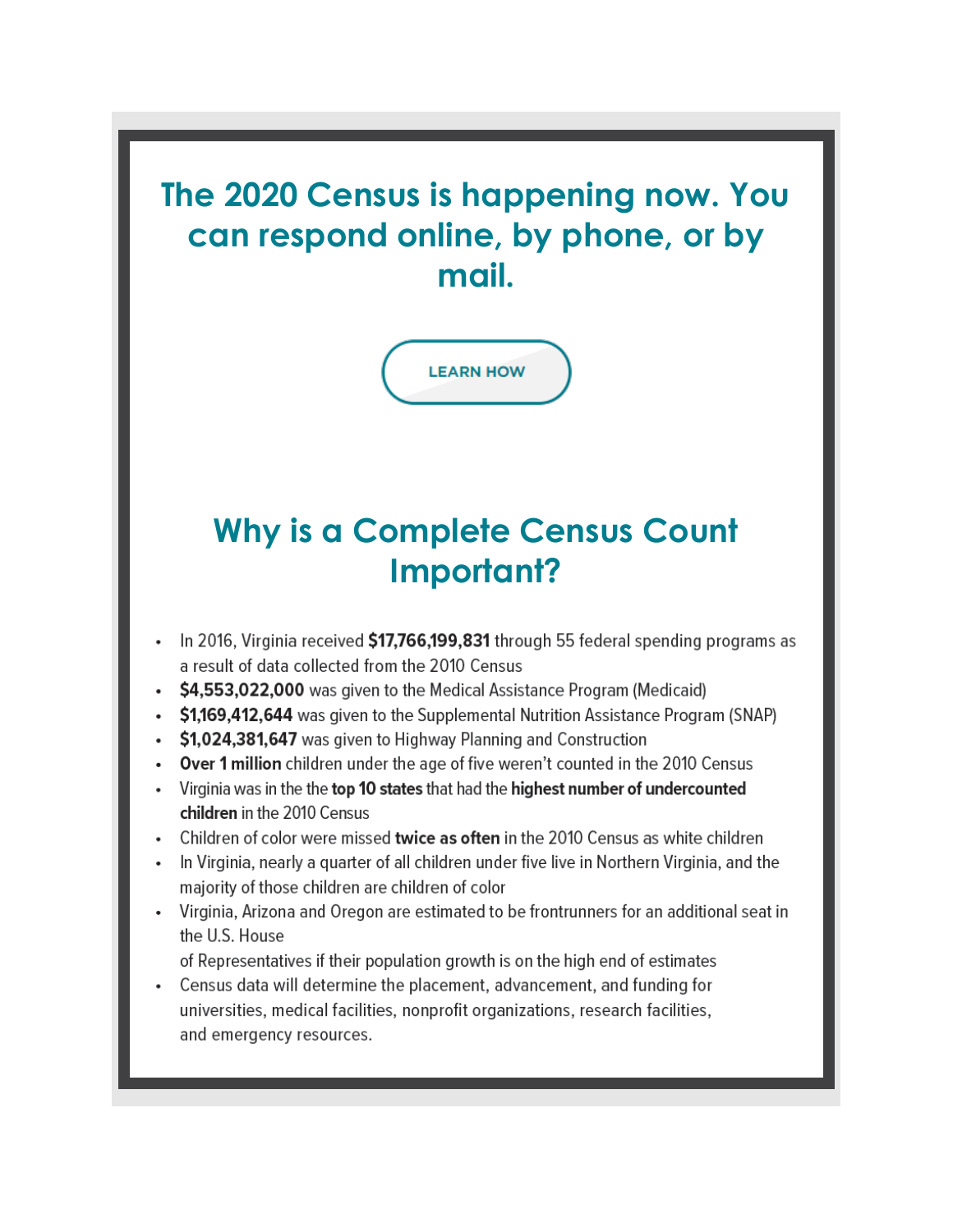

#Census2020 #VACompleteCount #CountOnVirginia

**[2020 Census: Count on Virginia](http://r20.rs6.net/tn.jsp?f=0012i4MJSzDBykPLViLo2WyukR-5nkbUUhFa8tn5E77mLTBNZ1rg-P_hMxfAf09fjlNaq7P_AqofxCOSwpQvVTuKg0AsHi0XuwRKNUF7MMBTwVICkcmQo3l2d_8VZLVHJvL3ZacADPgQq-pEguOi3OqQFw-tvmkNY4AJvqoavQS6W36XV-J3wuw8hiiDoMCP1ZFoaQS0s3yJX6BCAlEtd2xv3qOUbup9U01NN3K_Vt_cOc=&c=sfe681TUrHL0pSV_JdUNnpgswBeY-DtcCqWHZZKlOhfJx0xOYFgXLQ==&ch=tXhxKgcx32pe-b9xwssyiO1ney2j2N9ee4MccGzKPenBMPQBFBmk0Q==)**

**[Click here to see your locality's response rate](http://r20.rs6.net/tn.jsp?f=0012i4MJSzDBykPLViLo2WyukR-5nkbUUhFa8tn5E77mLTBNZ1rg-P_hOJYQzJsq3PHwwPRBf6wQ9NeMgEuD1Ylg8RmLviD71uhSo0_KR2B3S4qD8Ry0HN_eHE9GOXEySEWsGnoa8BYmxQwl0oPFwHUvhJvzJD3wGcugQ6tEpv8qo8iX16wwU4z7ZkDUw4QOXkJ7P2GQ_rHRvzkxMI3-QSrTnFs85ax9veYZVNwQfUoFVl9bw2Fk0LYYw==&c=sfe681TUrHL0pSV_JdUNnpgswBeY-DtcCqWHZZKlOhfJx0xOYFgXLQ==&ch=tXhxKgcx32pe-b9xwssyiO1ney2j2N9ee4MccGzKPenBMPQBFBmk0Q==)**

#### **Ongoing Projects**

The Roanoke Valley-Alleghany Regional Commission is always working with localities on projects that benefit the region. Some of these projects are listed below.

- Alleghany Highlands Trail and Greenway Inventory
- Comprehensive Economic Development Strategy 5-Year Update
- Regional Housing Study: Franklin and Roanoke Counties, and the Cities of Roanoke and Salem
- Economic Impact of the Roanoke Higher Education Center
- Rural Bikeway Plan
- Local Food Plan
- Operation of Zagster bike-share in Roanoke, Salem, Vinton
- Promotion and access improvements for the Roanoke River Blueway
- Work with regional local foods partners to examine "Food Hub" needs in the region

For more information on ongoing projects contact **[Tim Pohlad-Thomas](mailto:timpohladthomas@rvarc.org)** or visit **[RVARC.org](http://r20.rs6.net/tn.jsp?f=0012i4MJSzDBykPLViLo2WyukR-5nkbUUhFa8tn5E77mLTBNZ1rg-P_hLQYUE46SvLUeY9epHuR_0ienYyg0SnjyihXZIcgGSS_dnRevjvHEE46gZuVzZR4WFiuxygqwiogyVrxgj-P8tmq7iT1fpJjYQmul1dhMg_LGzg2sn3XuWVfVzxh4I4IIUC6vbInTCR69TGV91TqQp4=&c=sfe681TUrHL0pSV_JdUNnpgswBeY-DtcCqWHZZKlOhfJx0xOYFgXLQ==&ch=tXhxKgcx32pe-b9xwssyiO1ney2j2N9ee4MccGzKPenBMPQBFBmk0Q==)**.

[Visit our website](http://r20.rs6.net/tn.jsp?f=0012i4MJSzDBykPLViLo2WyukR-5nkbUUhFa8tn5E77mLTBNZ1rg-P_hLQYUE46SvLUeY9epHuR_0ienYyg0SnjyihXZIcgGSS_dnRevjvHEE46gZuVzZR4WFiuxygqwiogyVrxgj-P8tmq7iT1fpJjYQmul1dhMg_LGzg2sn3XuWVfVzxh4I4IIUC6vbInTCR69TGV91TqQp4=&c=sfe681TUrHL0pSV_JdUNnpgswBeY-DtcCqWHZZKlOhfJx0xOYFgXLQ==&ch=tXhxKgcx32pe-b9xwssyiO1ney2j2N9ee4MccGzKPenBMPQBFBmk0Q==)